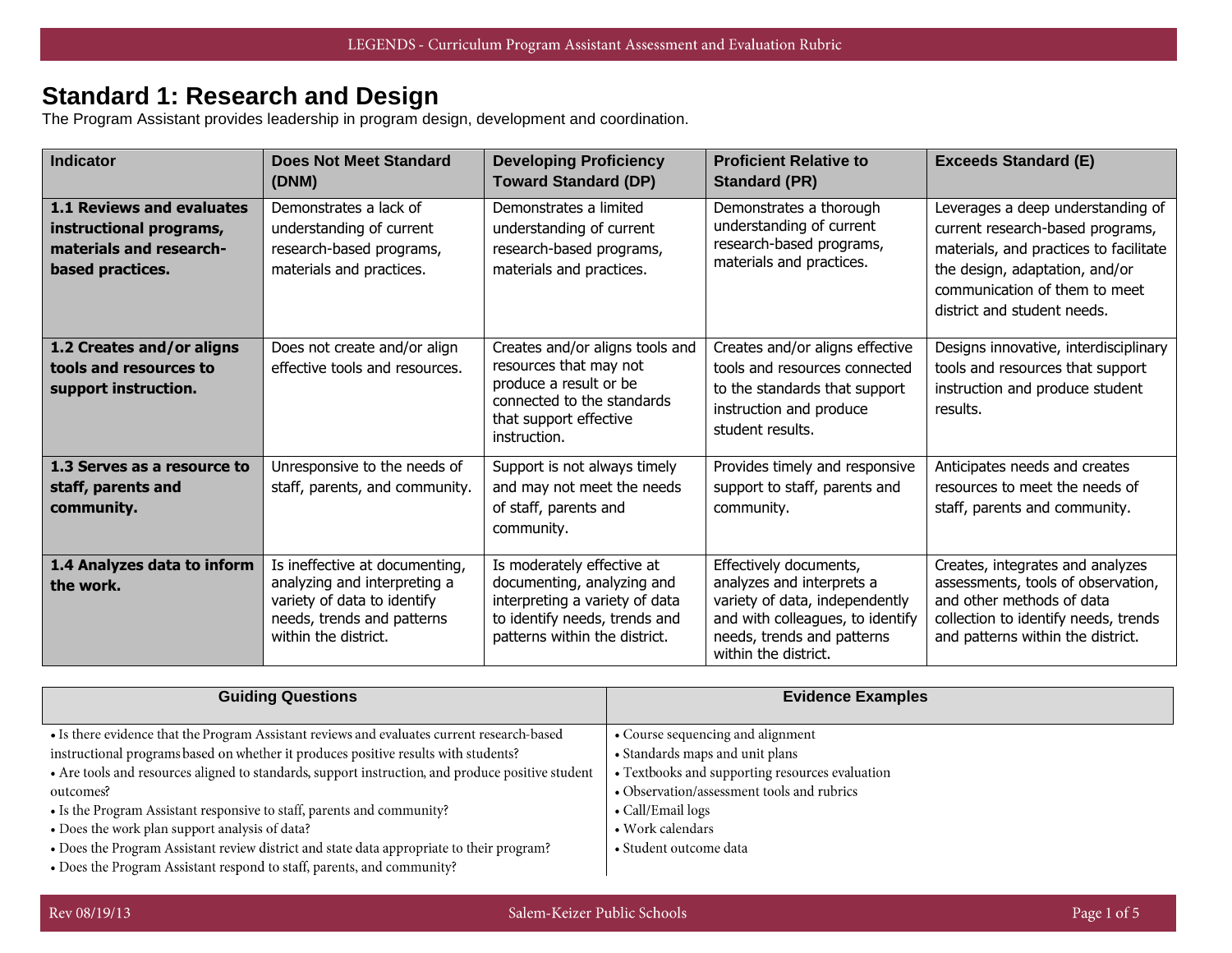# **Standard 2: Professional Learning**

The Program Assistant understands the design, content, and delivery of effective professional development.

| <b>Indicator</b>                                                                                                                         | <b>Does Not Meet Standard</b><br>(DNM)                                                                                                                 | <b>Developing Proficiency</b><br><b>Toward Standard (DP)</b>                                                                                                   | <b>Proficient Relative to</b><br><b>Standard (PR)</b>                                                                                                          | <b>Exceeds Standard (E)</b>                                                                                                                                                                                                                                        |
|------------------------------------------------------------------------------------------------------------------------------------------|--------------------------------------------------------------------------------------------------------------------------------------------------------|----------------------------------------------------------------------------------------------------------------------------------------------------------------|----------------------------------------------------------------------------------------------------------------------------------------------------------------|--------------------------------------------------------------------------------------------------------------------------------------------------------------------------------------------------------------------------------------------------------------------|
| 2.1 Designs professional<br>development that builds on<br>prior knowledge, background,<br>interests, and experiences of<br>the audience. | Does not design professional<br>development that builds on<br>prior knowledge, background,<br>interests, experiences of the<br>audience, and feedback. | Occasionally designs<br>professional development that<br>builds on prior knowledge,<br>background, interests,<br>experiences of the audience,<br>and feedback. | Consistently designs<br>professional development that<br>builds on prior knowledge,<br>background, interests,<br>experiences of the audience,<br>and feedback. | Designs professional<br>development that includes<br>deliberate and multiple<br>opportunities for learners to<br>build on their own knowledge,<br>experiences, and interests to<br>improve their practice, and<br>reflect on the effect it has on<br>the audience. |
| 2.2 Uses research-based<br>content and best practice to<br>match the needs of the<br>audience.                                           | Does not use research-based<br>content and best practice to<br>match the needs of the<br>audience.                                                     | Occasionally uses research-<br>based content and best<br>practice to match the needs of<br>the audience.                                                       | Uses research-based content<br>and best practice to match the<br>needs of the audience.                                                                        | Creates and adapts research-<br>based content and best<br>practice to match the needs of<br>the audience.                                                                                                                                                          |
| 2.3 Delivery creates an<br>effective environment and<br>engages learners.                                                                | Does not create an<br>environment that promotes<br>collaboration, risk-taking,<br>problem solving and reflection.                                      | While not always effective,<br>attempts to create an<br>environment that promotes<br>collaboration, risk taking,<br>problem solving and reflection.            | Creates an effective and<br>engaging environment that<br>promotes collaboration, risk<br>taking, problem solving and<br>reflection.                            | Promotes a safe environment<br>that encourages participants to<br>take ownership of their<br>learning by actively<br>participating in shared<br>leadership.                                                                                                        |

| <b>Guiding Questions</b>                                                                       | <b>Evidence Examples</b>                                                         |  |
|------------------------------------------------------------------------------------------------|----------------------------------------------------------------------------------|--|
|                                                                                                |                                                                                  |  |
| • Does the professional development build upon learners' background knowledge?                 | • Attends meetings to prepare for and reflect upon professional development      |  |
| • Is there a clear objective that meets the needs of the participants?                         | • Uses knowledge of adult learning theory and the importance of clear objectives |  |
| • Is the Professional Development relevant to the population being served?                     | while planning professional development.                                         |  |
| • Is instruction connected to the professional development goals of the school (and district)? | • Feedback is generated and used to inform future professional development.      |  |
| • Does positive collaboration and engagement/participation occur?                              | • Agendas, meeting notes                                                         |  |
| • Is the professional development based on research-based content and best practice?           |                                                                                  |  |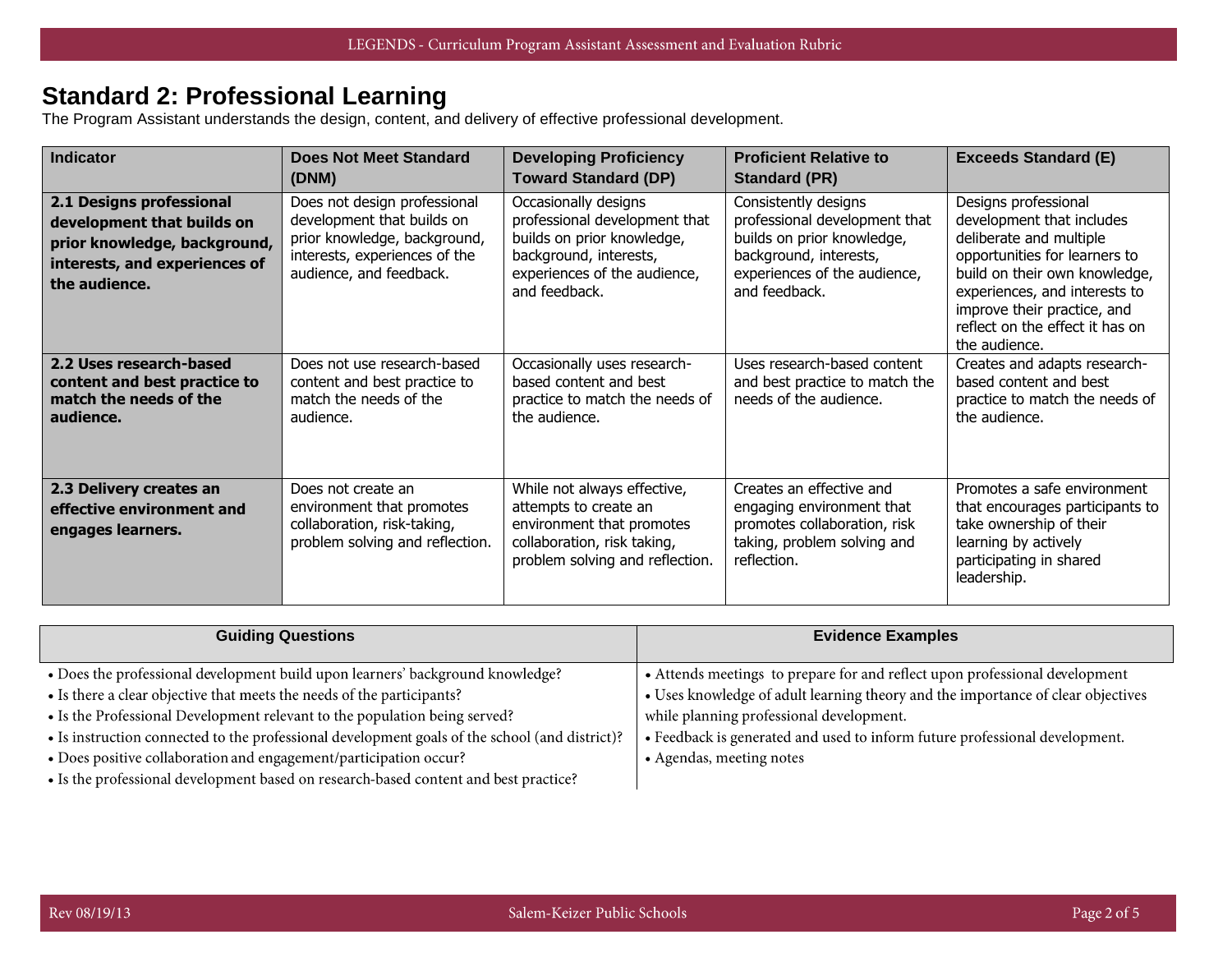# **Standard 3: Communication**

The Program Assistant communicates relevant program information to various stakeholders.

| <b>Indicator</b>                                                                                             | Does Not Meet Standard<br>(DNM)                                                                               | <b>Developing Proficiency</b><br><b>Toward Standard (DP)</b>                                                                               | <b>Proficient Relative to</b><br><b>Standard (PR)</b>                                                                                    | <b>Exceeds Standard (E)</b>                                                                                                                             |
|--------------------------------------------------------------------------------------------------------------|---------------------------------------------------------------------------------------------------------------|--------------------------------------------------------------------------------------------------------------------------------------------|------------------------------------------------------------------------------------------------------------------------------------------|---------------------------------------------------------------------------------------------------------------------------------------------------------|
| <b>3.1 Communicates</b><br>program information to<br>district staff, parents and<br>community.               | Does not communicate<br>program information to district<br>staff, parents, and community.                     | While not always effective,<br>communicates program<br>information to district staff,<br>parents and community.                            | Effectively communicates<br>program information to district<br>staff, parents and community.                                             | Creatively communicates program<br>information to district staff,<br>parents and community in a<br>variety of methods and formats.                      |
| 3.2 Responds to the<br>program coordinator/<br>director in matters of<br>program planning and<br>management. | Does not respond to the<br>program coordinator/ director<br>in matters of program planning<br>and management. | Responds to the program<br>coordinator/director in matters<br>of program planning and<br>management, but may not be<br>thorough or timely. | Responds to the program<br>coordinator/ director in<br>matters of program planning<br>and management in a<br>thorough and timely manner. | Anticipates potential needs and<br>proactively initiates conversation<br>with coordinator/director in<br>matters of program planning and<br>management. |

| <b>Guiding Questions</b>                                                 | <b>Evidence Examples</b>                                      |
|--------------------------------------------------------------------------|---------------------------------------------------------------|
| • Does the Program Assistant communicate regularly with stakeholders?    | • Communication log                                           |
| • Does the Program Assistant communicate regularly with program          | • Handbooks, brochures, newsletters, website, letters, emails |
| coordinator/director with attention to program needs and detail?         | • Meeting agendas                                             |
| • Is the Program Assistant responsive to administrative and staff input? |                                                               |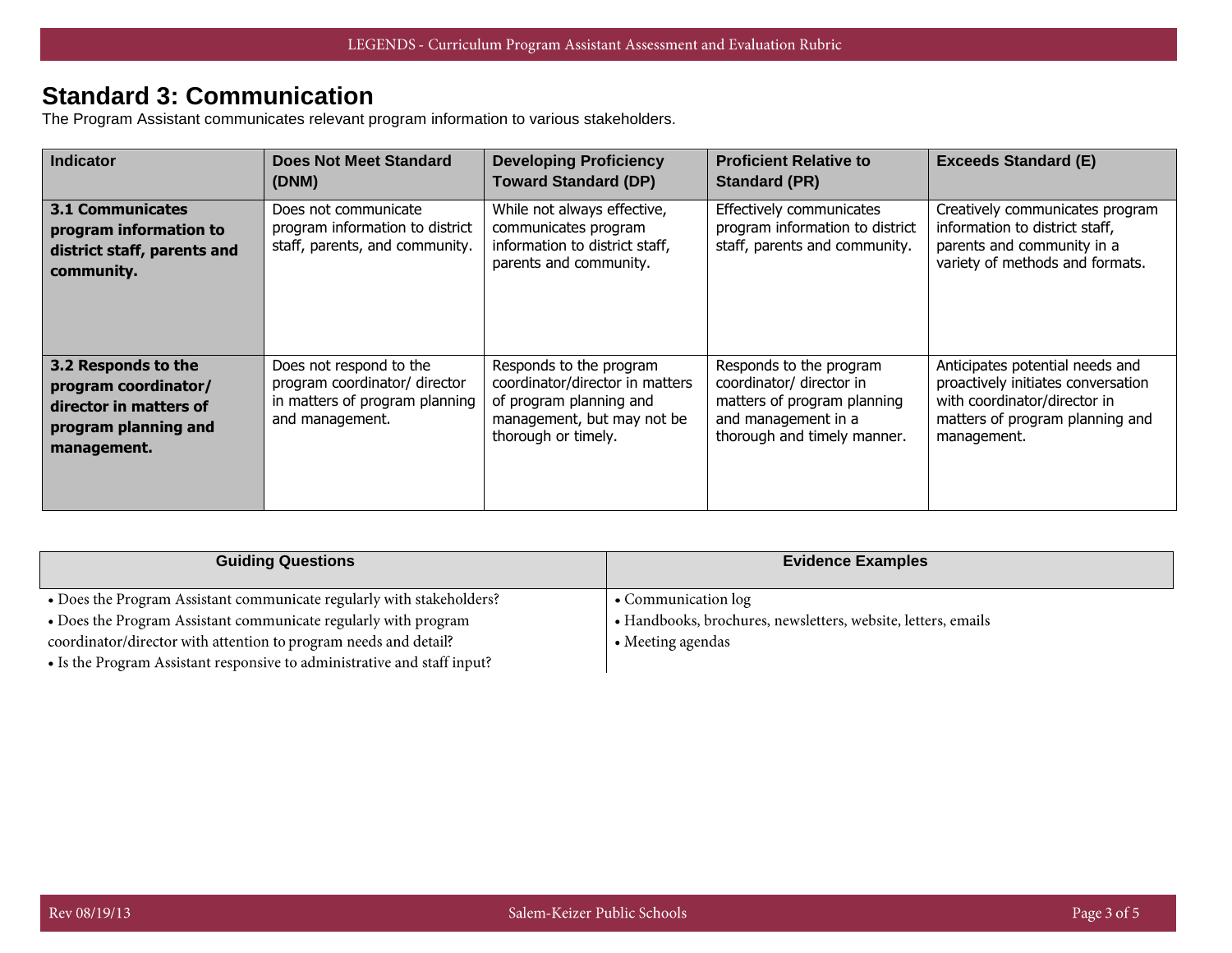# **Standard 4: Leadership and Collaboration**

The Program Assistant understands district, state and federal requirements and demonstrates leadership and collaboration with a variety of stakeholders.

| <b>Indicator</b>                                                                                                                     | <b>Does Not Meet Standard</b><br>(DNM)                                                                                          | <b>Developing Proficiency</b><br><b>Toward Standard (DP)</b>                                                                                          | <b>Proficient Relative to</b><br><b>Standard (PR)</b>                                                                                               | <b>Exceeds Standard (E)</b>                                                                                             |
|--------------------------------------------------------------------------------------------------------------------------------------|---------------------------------------------------------------------------------------------------------------------------------|-------------------------------------------------------------------------------------------------------------------------------------------------------|-----------------------------------------------------------------------------------------------------------------------------------------------------|-------------------------------------------------------------------------------------------------------------------------|
| <b>4.1 Works collaboratively</b><br>with other program<br>assistants and district staff.                                             | Does not work collaboratively<br>with program assistants and<br>district staff.                                                 | Occasionally collaborates with<br>program assistants and district<br>staff.                                                                           | Frequently collaborates with<br>program assistants and district<br>staff.                                                                           | Leads and/or organizes<br>collaborative efforts with program<br>assistants and district staff.                          |
| 4.2 Coordinates and/or<br>facilitates teacher work<br>teams.                                                                         | Does not coordinate and/or<br>facilitate teacher work teams.                                                                    | Ineffectively coordinates<br>and/or facilitates teacher work<br>teams.                                                                                | Effectively coordinates and/or<br>facilitates teacher work teams.                                                                                   | Creates opportunities for teachers<br>to collaborate in a variety of ways<br>and to assume leadership in work<br>teams. |
| 4.3 Understands and<br>supports district<br><b>Curriculum, Instruction,</b><br>and Assessment and state<br>and federal requirements. | Does not understand or<br>support district Curriculum,<br>Instruction, and Assessment<br>and state and federal<br>requirements. | Demonstrates incomplete<br>understanding and support of<br>district Curriculum, Instruction,<br>and Assessment and state and<br>federal requirements. | Demonstrates thorough<br>understanding and support of<br>district Curriculum, Instruction,<br>and Assessment and state and<br>federal requirements. | Participates in local, state, and<br>national policy-making<br>organizations.                                           |

| <b>Guiding Questions</b>                                                                     | <b>Evidence Examples</b>                                                   |
|----------------------------------------------------------------------------------------------|----------------------------------------------------------------------------|
| • Does the Program Assistant understand the Curriculum, Instruction and Assessment           | • Attends meetings with Program Assistants and other staff.                |
| requirements of the District?                                                                | • Represents the program coordinator or director as requested for selected |
| • Does the Program Assistant understand state and federal requirements?                      | functions.                                                                 |
| • Is the Program Assistant working collaboratively with colleagues and teacher work teams?   | • Meeting agendas, communication logs, calendars.                          |
| • Is the Program Assistant responsive to changes in requirements?                            | • Products of work teams                                                   |
| • Does the Program Assistant effectively facilitate meetings/interactions using a variety of |                                                                            |
| facilitation strategies appropriate to the topic, training, or meeting purpose?              |                                                                            |
| • Is the Program Assistant responsive to staff input?                                        |                                                                            |